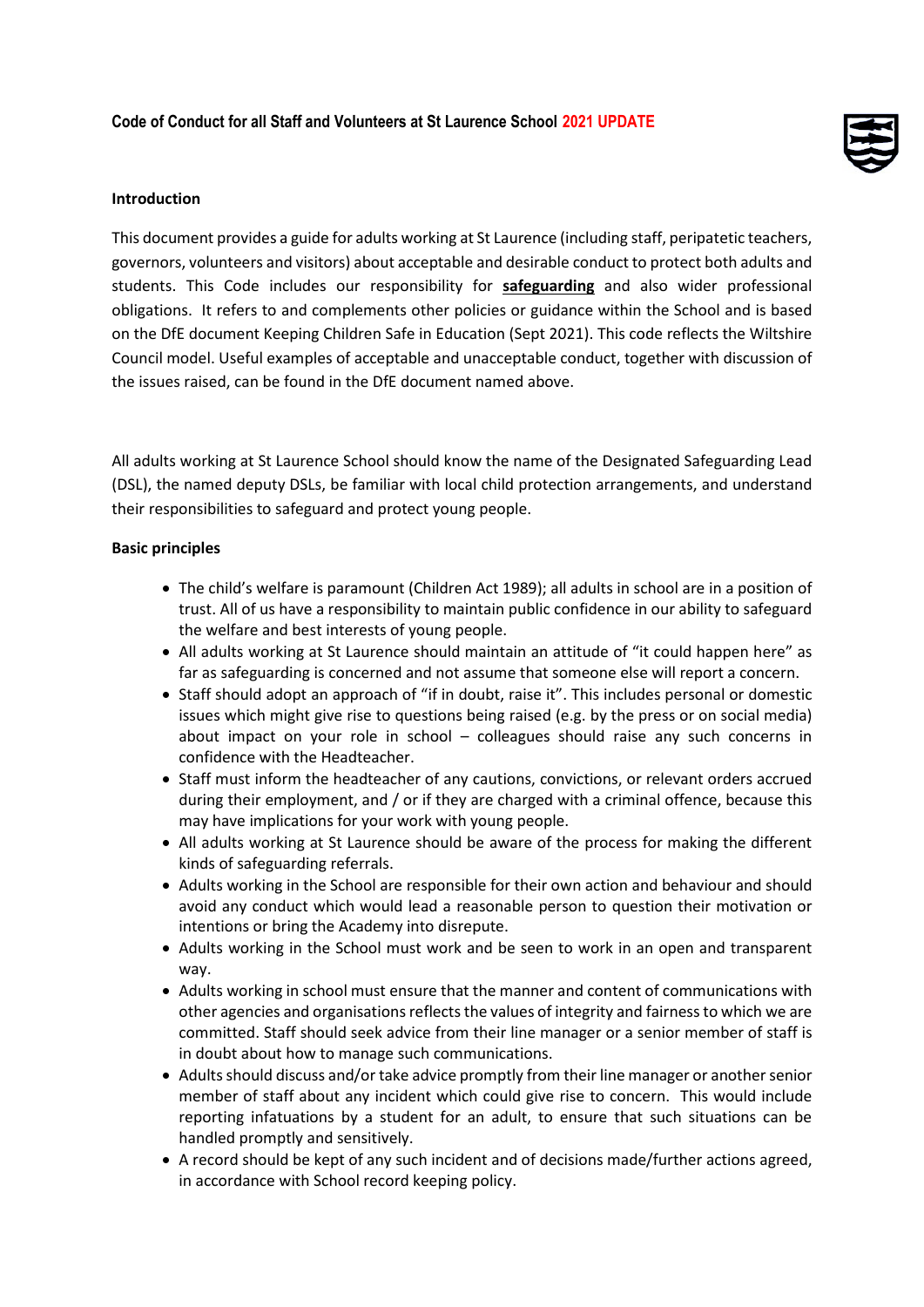- The same professional standards are applied regardless of gender or sexuality.
- Adults should be aware that breaches of the law and other professional guidelines, including this Code of Conduct, could result in criminal or disciplinary action being taken against them.
- Staff should be aware of examples of behaviours which would be regarded as misconduct as listed in the Academy Disciplinary Procedure.

# **Code of Conduct**

All staff, volunteers and visitors to the schools must:

- Be familiar with and work in accordance with the School's policies and procedures, available on the school network under Curriculum / Documents / Staff Policies, including in particular:
	- <sup>o</sup> Child Protection
	- <sup>o</sup> Behaviour Management / Behaviour for Learning
	- <sup>o</sup> Use of Reasonable Force
	- $\circ$  ICT and E- Safety: this policy contains essential information and guidance on the full range of issues around the use of emails, electronic media and online behaviours (see also items below on acceptable use of technologies and social media)
	- <sup>o</sup> Additional safeguarding guidance around the use of MS Teams and other means of online, live communication with students and classes.
	- <sup>o</sup> Health and Safety
	- <sup>o</sup> Personal / Intimate Care
	- <sup>o</sup> Equalities
	- <sup>o</sup> Data Protection
	- $\circ$  Use of Photography and Video: this is always important but should particularly be borne in mind when on school trips and activities. In addition, adults should not take images of a child's injury, bruising or similar (e.g. following a disclosure of abuse) even if requested by children's social care; or make audio recordings of a child's disclosure.
	- <sup>o</sup> Whistleblowing: The school has adopted the LA Whistleblowing Policy which is based on the Public Interest Disclosure Act 1998. This policy sets out procedures for any employee to raise concern about danger or illegality that affects others and do not fall within the scope of other specific policies.
	- <sup>o</sup> Dignity at Work Policy & Procedure for St Laurence Teaching and Support Staff
	- <sup>o</sup> Teacher Standards (DfE)
- Be fully aware of the School's requirements for acceptable use of technologies, i.e.: school equipment will not at any time be used to view, download or store unsuitable content, including pornography and materials likely to incite hatred or discrimination. Staff should also be aware that written comments in emails or on social media may be regarded as written evidence and so care should be exercised when referring to students, parents or colleagues. Staff are advised not to identify themselves as members of the St Laurence School community on social media, unless using it for work purposes such as sharing good practice. Full guidance on acceptable use of technologies is given in the St Laurence ICT and e-Safety Policy, available on the school website and in the shared curriculum drive.
- Wear the appropriate St Laurence School identification badge / lanyard at all times on school site and challenge or report anyone you see on school site who is not wearing a lanyard.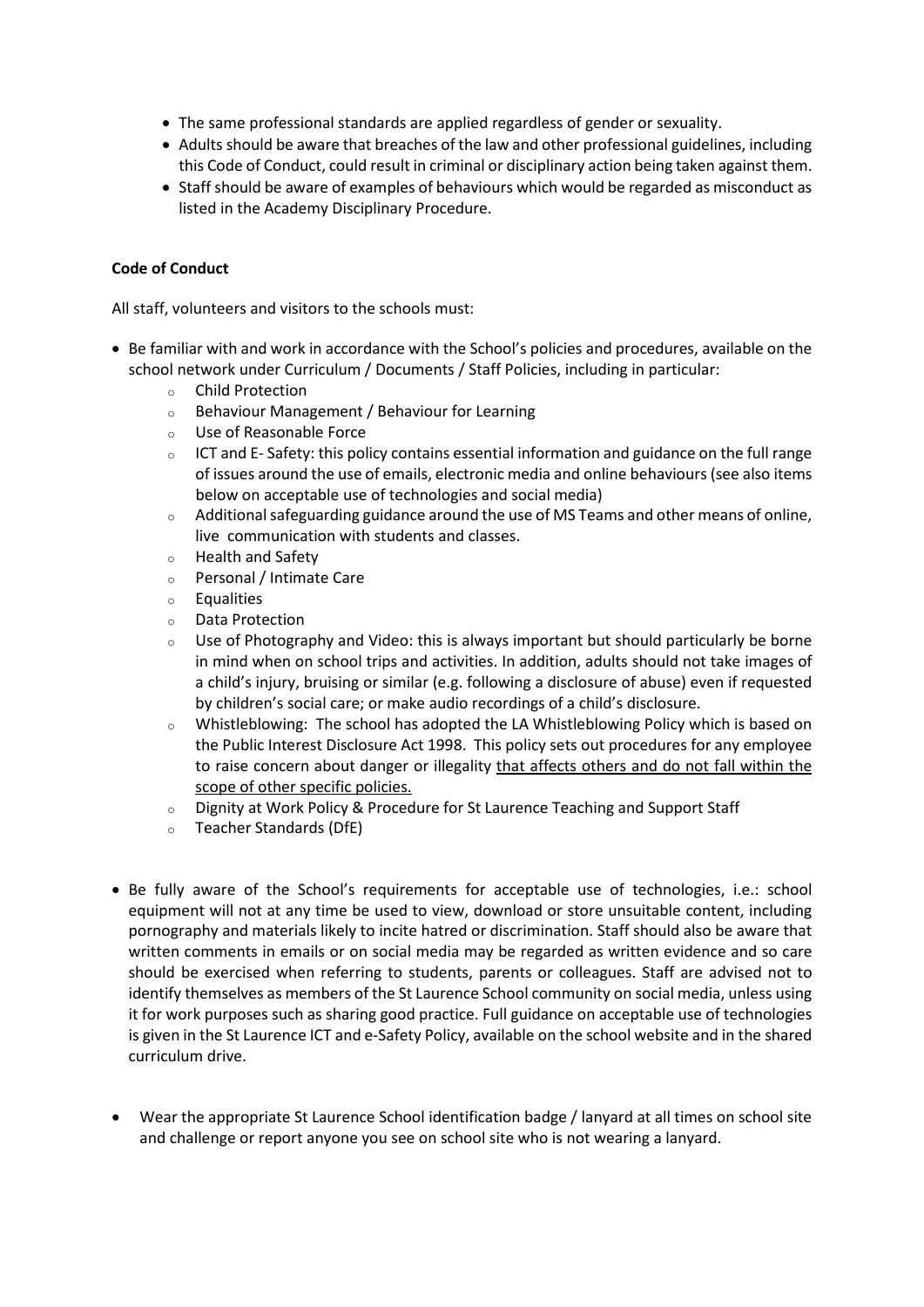- Provide a good example and a positive role model to students.
- Refrain from criticising colleagues, explicitly or implicitly, in front of students or parents.
- Behave in a mature, respectful, safe, fair and considered manner. For example, you must ensure that you
	- $\circ$  are not sarcastic, and do not make remarks or 'jokes' to students of a personal, sexual, racist, homophobic, discriminatory, intimidating or otherwise offensive nature.
	- <sup>o</sup> avoid swearing in the hearing of students
	- $\circ$  do not embarrass or humiliate students this includes shouting at them, unless it is an emergency and they are in danger.
	- $\circ$  use professional language about students and parents / carers at all times; do not make (or encourage others to make) unprofessional personal comments which scapegoat, demean, discriminate or humiliate, or might be interpreted as such. This applies to both spoken and written communications, including internal emails between staff.
	- <sup>o</sup> must not discuss your personal or sexual relationships with or in the presence of students.
- Not discriminate favourably or unfavourably towards any young person. For example, you should
	- $\circ$  treat all students equally never build 'special' relationships or confer favour on particular students or arrange to meet students off site/out of hours
	- $\circ$  do not give or receive (other than a token) gifts unless arranged through the School
	- $\circ$  remain strictly within boundaries, as stated in school guidance, about counselling and giving advice to students, to avoid becoming inappropriately accessible or giving advice which could undermine work that is already taking place in school or with other agencies like CAMHS.
- Ensure that your relationship with students remains on a professional footing. For example, you must
	- $\circ$  only touch students for professional reasons, and when this is necessary and appropriate for the student's wellbeing or safety. More guidance on this is set out in school policies or guidelines on The Use of Reasonable Force, Personal /Intimate Care and in the St Laurence Safeguarding Booklet and the DCSF Guidance for Safe Working Practice for Adults who Work with Children and Young People; Jan.2009.
	- $\circ$  not behave in a way that could lead a reasonable observer to question your conduct, intentions or suitability to care for young people
	- $\circ$  ensure that out of hours activities (including 1:1 tuition) are organised in accordance with school guidelines on safeguarding.
	- <sup>o</sup> not make arrangements to contact, communicate or meet with students outside your work (this includes use of e-mail, text and other messaging systems).
		- all communications with students should be through official school channels (telephone, school e-mail, SMHW) except in the case of an emergency. Staff should not use their home e-mail for receiving work.
		- if staff use social networking sites in their private lives they should ensure that details are not shared with children and young people and privacy settings are set at maximum. Staff are advised not to identify themselves as a member of Staff at St Laurence School.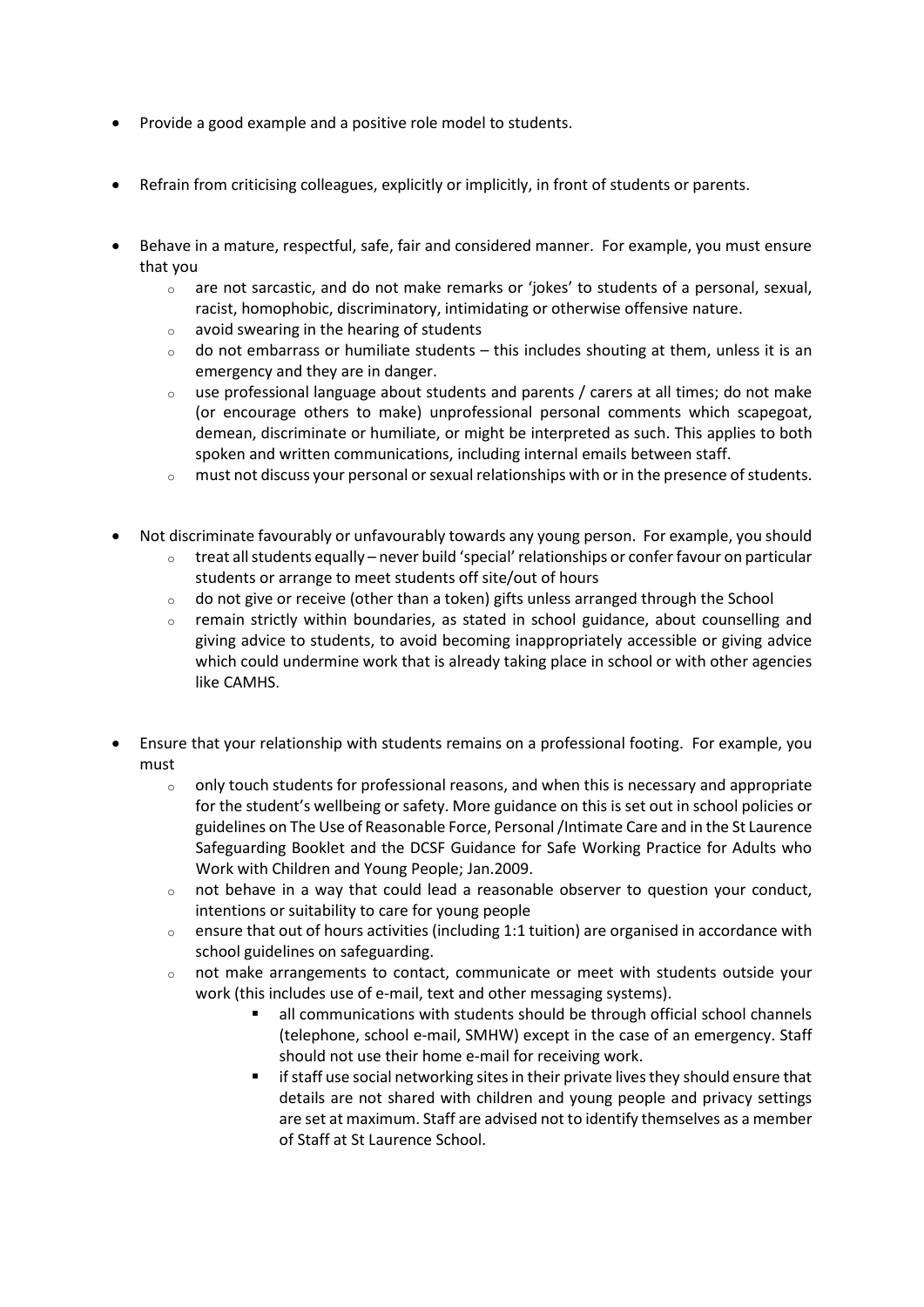- do not invite students to become network "friends" including former students with younger siblings still at school
- do not accept attempts by students to establish social media contact.
- if students attempt to contact or correspond with a staff member outside the normal and expected levels of contact as a teacher, tutor or other studentfacing role, the adult should not respond and must report the matter to their line manager.
- do not meet students outside school premises or on non-school days, unless as part of an organised school event. Staff need to exercise due professional care regarding out of hours and off-site contact with students who are friends of their own children or children of friends.
- $\circ$  not make arrangements to carry out home visits or provide lifts for students without discussing this with the Designated Safeguarding Lead or the Headteacher. When permission is given to provide a lift, there should be at least one adult additional to the driver acting as an escort. In all cases of home visits or transporting students a risk assessment must be completed.
- <sup>o</sup> maintain the same professional standards in all school related settings e.g.
	- on school trips, residential activities and social situations where staff are designated as being on duty, they should not consume alcohol
	- in social situations, including those where staff are there as guests, (leavers balls etc.) staff should ensure that their conduct is professional at all times (see point below about alcohol consumption).
- <sup>o</sup> not develop 'personal' or sexual relationships with students. In particular your attention is drawn to the provisions of the Sexual Offences Act 2003, which creates a new criminal offence of abuse of a position of trust (when a person aged 18 or over is in a 'position of trust' with a person under 18 and engages in sexual activity with or in the presence of that young person or causes or incites that young person to engage in or watch sexual activity; this applies whether the young person consents or not).
- <sup>o</sup> Immediately report to the Headteacher any report or indication, however small or seemingly insignificant, that a student has become or may be becoming infatuated with either themselves or a colleague. In this way appropriate early intervention can be taken which can prevent escalation and avoid hurt, embarrassment or distress for those concerned.
- The curriculum can sometimes include or lead to unplanned discussion about subject matter of a sexually explicit, political or otherwise sensitive nature. Responding to children's questions requires careful judgement and staff should take guidance in these circumstances from the Designated Safeguarding Lead. Care should be taken to comply with fundamental British values, as outlined on the school website. Staff should also comply at all times with the school policy for relationships and sex education (RSE).
- In situations where staff have social contact with parents / carers of our students, they need to ensure that any communication about the student's progress or behaviour or wellbeing at school is conducted in a professional manner. As much as possible colleagues should reach an understanding with parents / carers about professional boundaries in these situations.
- In situations where staff, outside of school and in their own time, find themselves taking part in team or club activities with under-18s (e.g. sports teams, drama groups, scouts etc),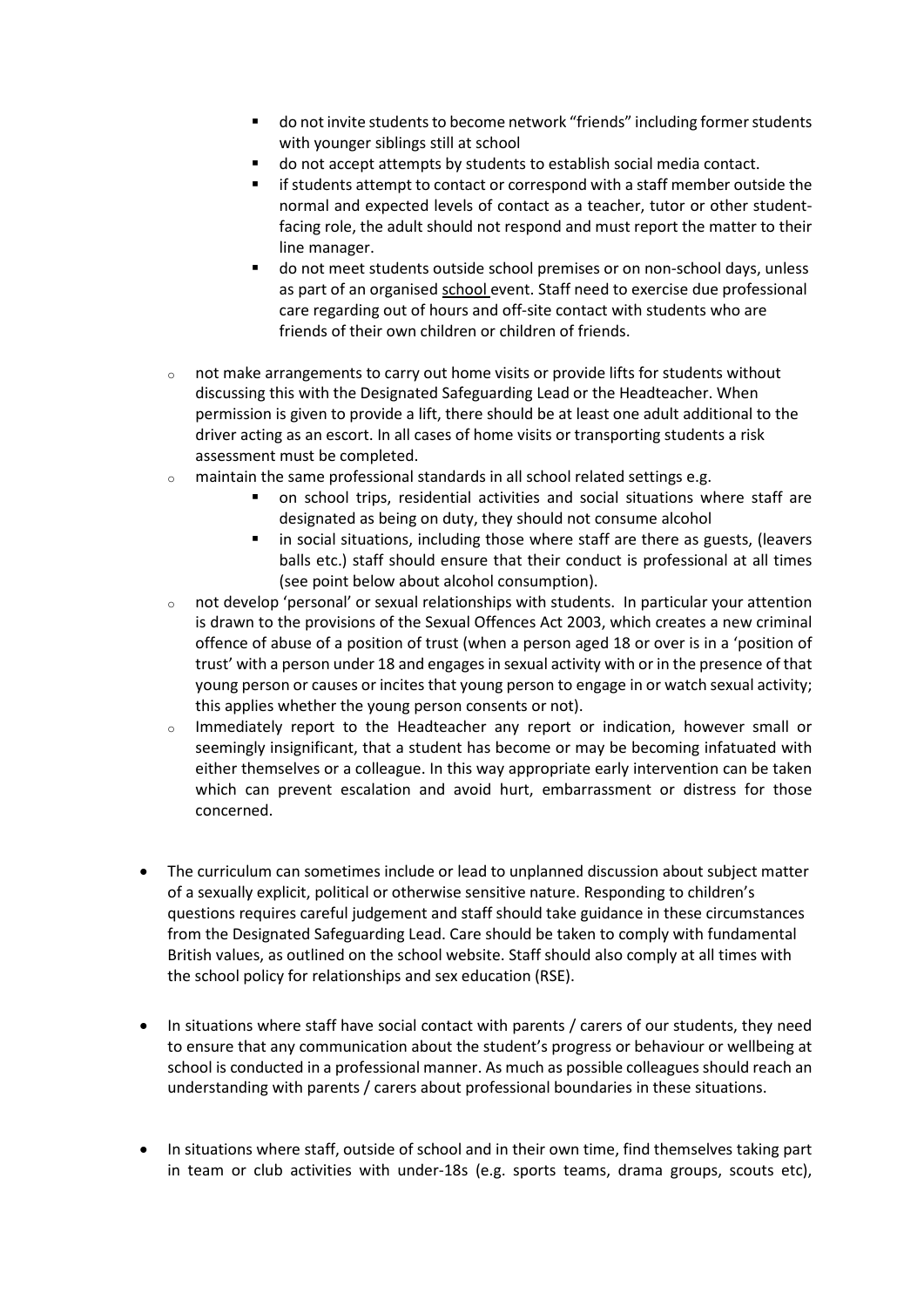whether or not these are students of St Laurence School, please ensure that the Headteacher is made aware. This is for your own professional protection.

- Staff responsible for organising educational visits should be familiar with the Department for Education's advice on Health and Safety (updated November 2018). This includes ensuring that any member of staff who intends to drive a school minibus has current, up to date training. Trip leaders must NOT embark on a trip or visit before they have received authorisation from the Headteacher via the Evolve system.
- There must be NO consumption of alcohol by staff on any school activity involving students, residential or otherwise. This includes "off duty" times. Any potential exceptions to this for a particular situation (e.g. French or German exchanges when staff are staying with a host teacher) must be discussed in advance with the Headteacher.
- Members of staff who are parents / carers of a child at the school must respect the professional boundaries of colleagues. It is inappropriate to approach or challenge colleagues about one's own child outside the usual protocols for parental contact (email from home, arranged parent – teacher meeting etc). If in doubt about how to proceed, please seek advice from your line manager or a member of the senior leadership team.
- Inform the Headteacher or Designated Safeguarding Lead of any requests or arrangements where parents wish to use their services outside of the workplace e.g. tutoring. This is to protect the professional reputation of staff members.
- If a member of staff or volunteer feels that they may have inadvertently acted in a way which contravenes any aspect of this Code of Conduct they should discuss this with the Headteacher at the earliest opportunity, in order to safeguard students and protect their own professional integrity.

# July 2021 Tim Farrer, Headteacher

# **Reference documents**

- Keeping Children Safe in Education (KCSiE), DfE, 2021
- [Safeguarding](https://www.gov.uk/government/publications/safeguarding-children-and-safer-recruitment-in-education) Children and Safer Recruitment in Education DfES April 2021 Safeguarding [children and safer recruitment in education -](https://www.gov.uk/government/publications/safeguarding-children-and-safer-recruitment-in-education) GOV.UK (www.gov.uk)
- The Teachers' Standards, DFE July 2012 (intro updated June 2013)
- The Sexual Offences Act 2003
- School Policies, staff handbook (general), Child Protection Handbook
- What to do if you're worried a child is being abused, Advice for Practitioners Mar 2015 [Stat](https://assets.publishing.service.gov.uk/government/uploads/system/uploads/attachment_data/file/419604/What_to_do_if_you_re_worried_a_child_is_being_abused.pdf)  [guidance template \(publishing.service.gov.uk\)](https://assets.publishing.service.gov.uk/government/uploads/system/uploads/attachment_data/file/419604/What_to_do_if_you_re_worried_a_child_is_being_abused.pdf)
- Allegations against Adults, September 2020 [ALLEGATIONS-AGAINST-ADULTS-WHO-WORK-WITH-](https://www.wiltshirescb.org.uk/wp-content/uploads/2021/04/ALLEGATIONS-AGAINST-ADULTS-WHO-WORK-WITH-CHILDREN.pdf)[CHILDREN.pdf \(wiltshirescb.org.uk\)](https://www.wiltshirescb.org.uk/wp-content/uploads/2021/04/ALLEGATIONS-AGAINST-ADULTS-WHO-WORK-WITH-CHILDREN.pdf)
- Information sharing, Advice for Safeguarding Practitioners July 2018 [Information sharing: advice](https://assets.publishing.service.gov.uk/government/uploads/system/uploads/attachment_data/file/721581/Information_sharing_advice_practitioners_safeguarding_services.pdf)  [for practitioners \(publishing.service.gov.uk\)](https://assets.publishing.service.gov.uk/government/uploads/system/uploads/attachment_data/file/721581/Information_sharing_advice_practitioners_safeguarding_services.pdf)
- WSCB Social Networking policy, 2016 Wiltshire Safeguarding Vulnerable People Partnership guidance and website [\(http://www.wiltshirescb.org.uk/professionals/local-policies-and](http://www.wiltshirescb.org.uk/professionals/local-policies-and-guidance/)[guidance/](http://www.wiltshirescb.org.uk/professionals/local-policies-and-guidance/)